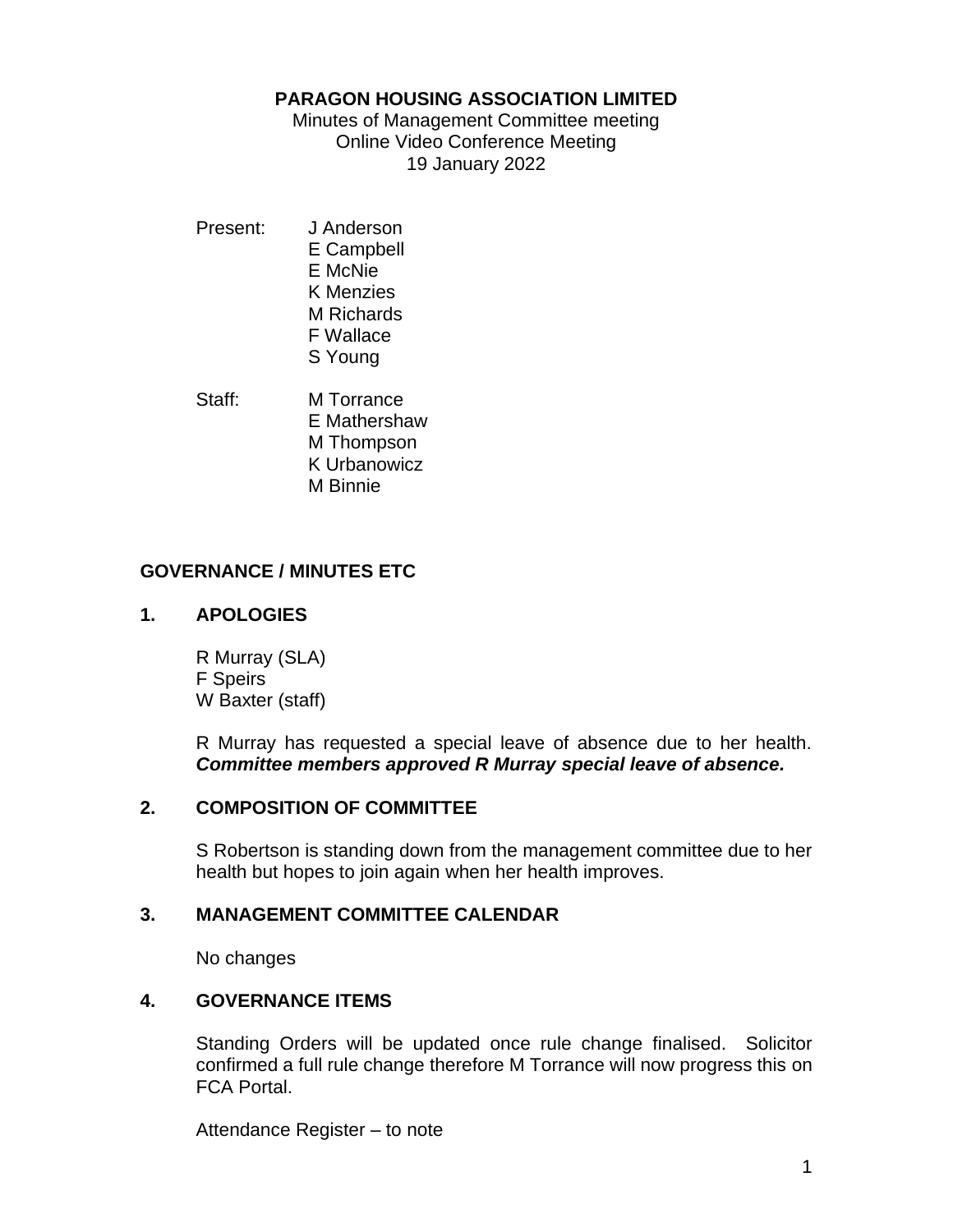Notifiable Events – change to target repair response times due to covid 19 impact on contractor.

Decision Register – to note register updated with most recent rule 55 resolution, the extension of the revolving credit facility with RBS.

### **4a. Minutes of Previous Meeting 8 December 2021**

There were no amendments to the minutes.

Proposed: J Anderson Seconded: S Young

#### *Minutes Approved.*

#### **4b. Matters Arising**

All covered in agenda.

#### **5. BUSINESS ITEMS**

#### **5a. PHA Route Map Progress**

An update was provided on results from tenant survey on priorities and services going forward and these results will be fed into the IMP.

Staff risk assessments will be updated on working from home and to identify issues around return to office.

Target repair response times were extended as a temporary measure due to staffing issues McGill faced due to covid 19. It was noted that there has been an improvement in satisfaction levels with repairs. A report will be brought to the next meeting on contractual arrangements as we are coming towards the end of the extension period and a decision will be required on a further extension for 1 year in line with contractual provisions. This will be an opportunity to review our approach to repairs and policy and tie in with new tender process. Our Repairs Quality Standard Officer is meeting daily with contractor to monitor workload and jobs.

#### **5b. Rent Increase Paper 2022-23**

M Thompson provided commentary to a presentation on the rent increase.

Very positive feedback has been received from Gillian Houston at Arneil Johnston who is undertaking the business plan review. A report on the final conclusions and recommendations should be received soon.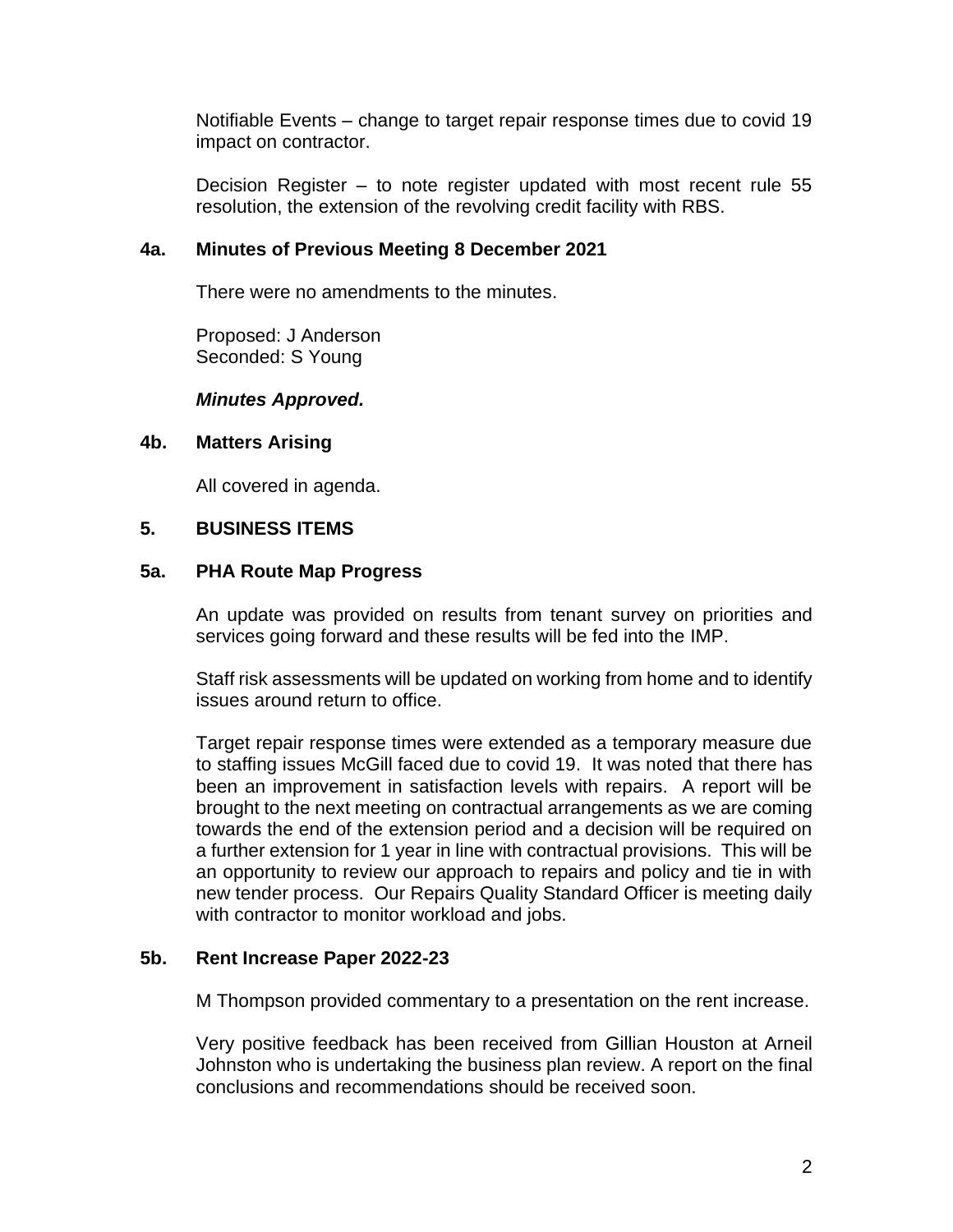The options offered as consultation were discussed. These were 2.9%, 3.5% and 4.0%.

Tenant survey results: Option 1, 2.9% increase - 82.3% Option 2, 3.5% increase – 9.9% Option 3, 4% - 1.9% Other  $-5.9%$ 

A further 16 surveys have been received since the report was issued and 14 selected 2.9% and 2 selected 3.5%.

E Mathershaw provided a brief update on tenant priorities from the results on the email/phone and postal survey and on affordability from Arneil Johnston findings.

K Urbanowicz advised that Covid has had an impact on the investment programme the past 2 years and this continues. There has been an increase in costs and supply side issues. However long standing framework agreements in place have put us in better position. There are certain works that need to be done to meet legislation such as FCMD.

K Urbanowicz explained the investment programme options.

M Torrance explained the need for covenants compliance.

M Thompson demonstrated how each rent option impacts cash and how additional income is generated with each option. Investment programme options 2 & 3 are not an option financially.

Forward inflation assumptions on rent increase options and how these impact covenants had been modelled.

Risks were discussed as we are still in uncertain times with inflation, supply chain issues, deliverability, further covid disruption and tenants ability to pay.

It was noted that a 2.9% increase is viable. This was modelled taking account of year 1 inflation assumption over the standard business plan assumption and it does not make rents unaffordable.

There were questions from members on what the impact will be long term on the 30 year business plan if the lower rent increase option is applied. The 30 year business plan needs recast to take account of potential £4m drawdown and covenant relaxation discussions. A low rent increase this year will not make a major difference but we need to monitor covenant compliance.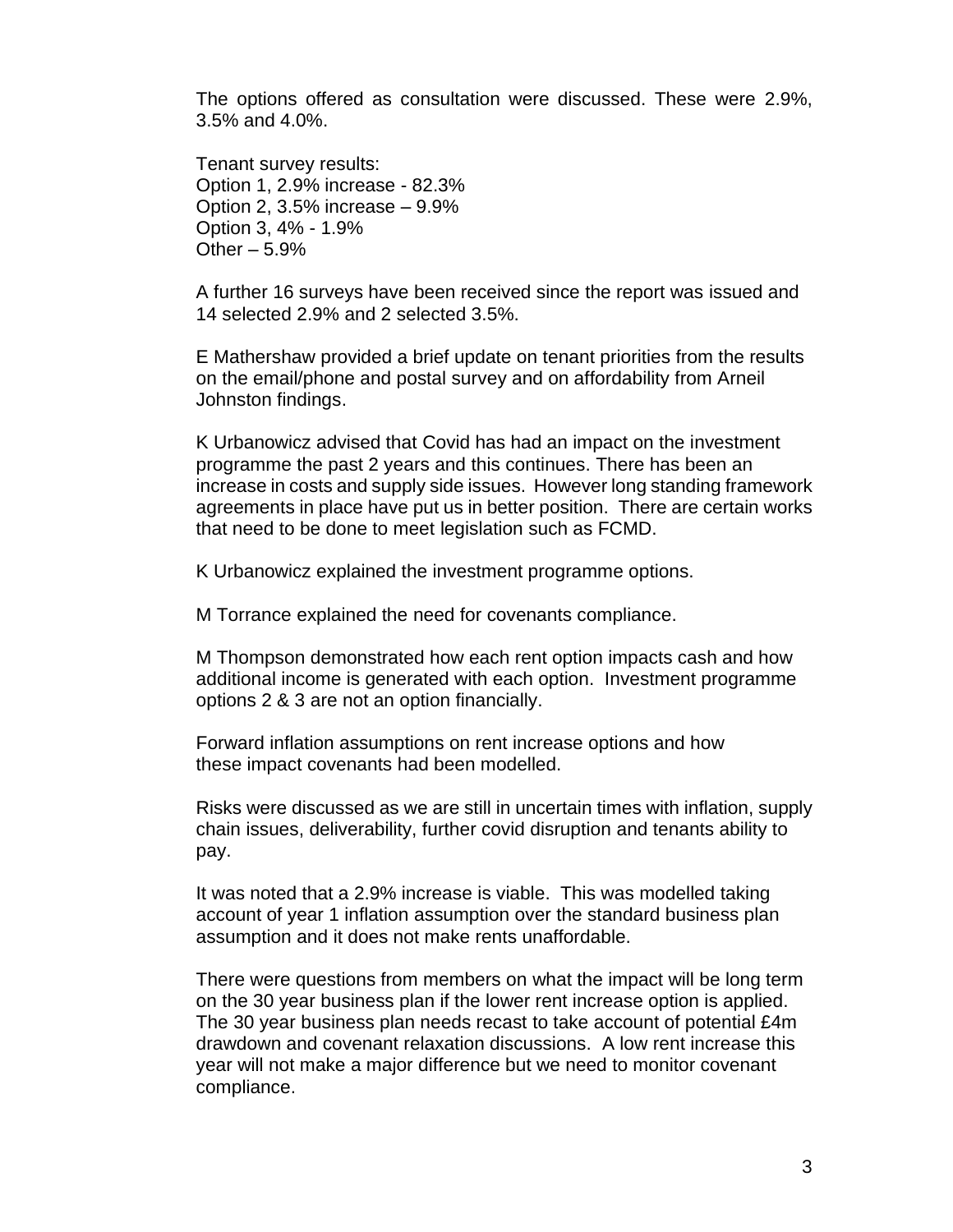Staff were commended for a very detailed report with strong information which gives confidence to go with 2.9%.

#### *Committee members unanimously agreed to a 2.9% rent increase for 2022/23. The same increase was agreed for lock ups.*

E Mathershaw advised on service charge proposals-

Bute Place/Craigleith Rd – previously agreed by committee to pass on previous 12 months expenditure. This has been zero therefore a 0% increase is proposed – *agreed*.

Alva Pods – we pay Link factoring fees and they charge for 12 month period from 1 July – 30 June. Propose to keep service charge the same this year. We are waiting on Link to confirm if further payment due or not. If not the service charge will be reduced to reflect the actual payment. Propose to leave service charge the same and adjust if Link confirm in the next couple of weeks – *agree*d.

Baillie Ct – service charges linked to factoring fee due to Link and there has been a significant increase. Last year there was a reduction to reflect the time period where no close or window cleaning was done. Recommend we approve straight pass on of costs – *agreed*.

E Mathershaw suggested asking Arneil Johnston to review service charges along with rent harmonisation exercise - *committee agree to this*.

*Note - S Young left the meeting.*

Heating Allowance – tenants currently receive £15 per week or part of if without heating or hot water for 24 hours or longer. Propose to increase this allowance to £20 per week or part week from  $1<sup>st</sup>$  January 2022 given the recent high increases in energy costs. A full review of all tenant payments will be carried out at the budget review. *Committee members agreed to increase the heating allowance to £20 per week or part week from 1st January 2022.*

### **6. FINANCE & GENERAL SUB COMMITTEE**

### **6a. Finance & General Sub Committee**

A date will be arrange for the next meeting where the management accounts will be presented.

### **6b. Finance Update**

M Thompson advised that the finance department are currently working on the third quarter management accounts and provided an update on finance staff.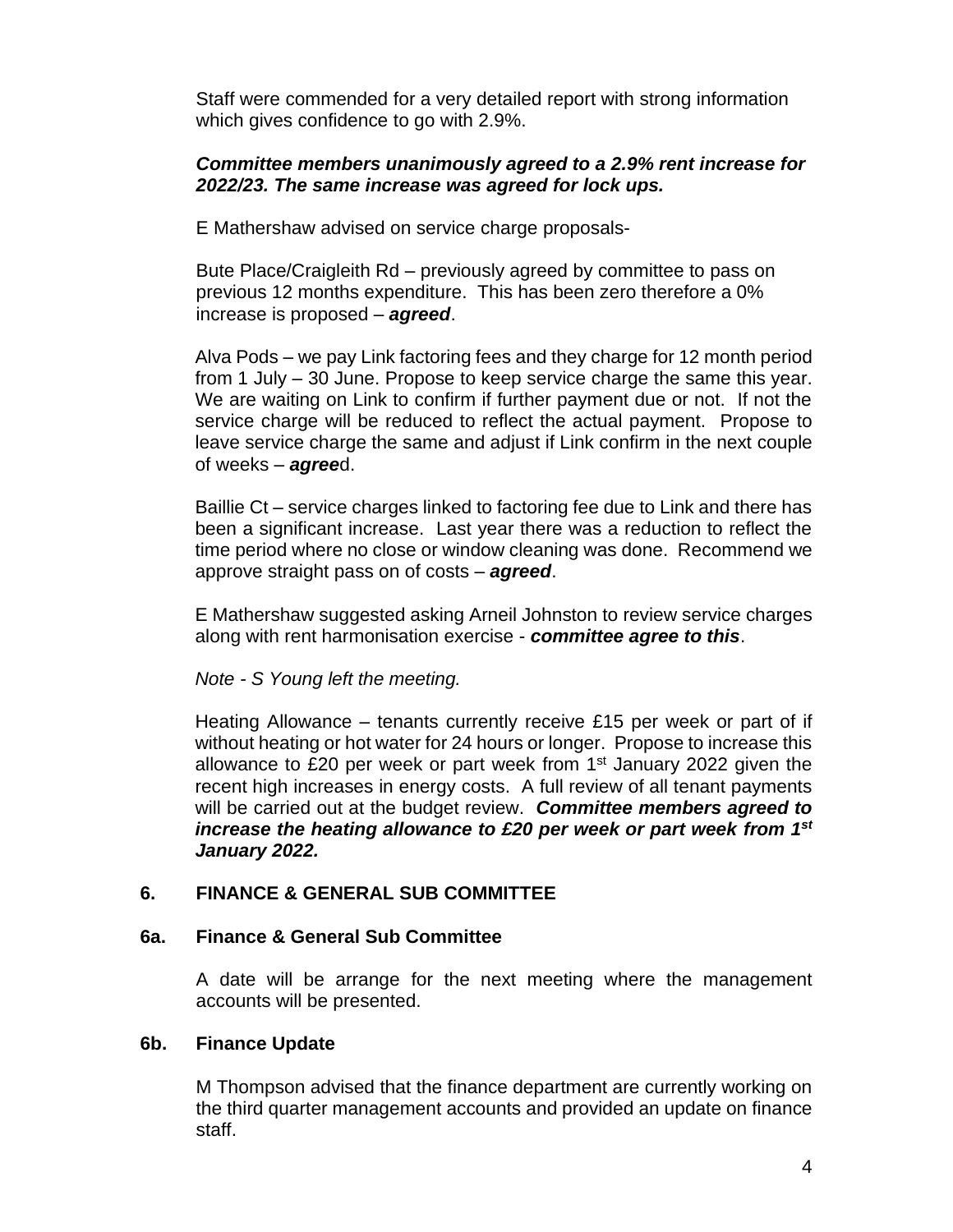Energy support fund – the association did apply and was accepted onto the scheme that allows us to apply for vouchers on a tenant's behalf. A report on the number applied for will be added to the HM report.

## **7. HOUSING MANAGEMENT & INVESTMENT**

#### **7a. Housing Management & Investment**

Draft minutes of last meeting held on 7<sup>th</sup> December had been circulated.

### **7b. Arrears / Voids / Repairs**

E Mathershaw provided commentary to the report.

There has been a significant increase in rent arrears to the end of December but we usually see an increase at this time of year and this was not unexpected.

As per previous approval the first eviction since the pandemic has been arranged.

Relets – to the end of December 77 properties have been let, 10 to section 5 referrals and all section 5 referrals received has resulted in offer and tenancy.

Three properties (2 Falkirk, 1 Clacks) passed to local authorities for refugee housing.. The Home Office is covering rent.

Relet days – coming down every quarter so positive trend.

Alternative contractors had been used for void works but had not resulted in any great benefit.

ASB – 54 cases year to date.

Mutual exchange – 17 requests, 12 agreed.

Alteration to Property Requests – relatively low in number.

### **7c. Eviction Reports**

There were none for consideration.

### **7d. ASB APP**

CCTV – pilot with ASB app – E Mathershaw in discussion with app developer about GDPR regulations. Continue to get good reports from other organisations that have used it. Those identified as potential users of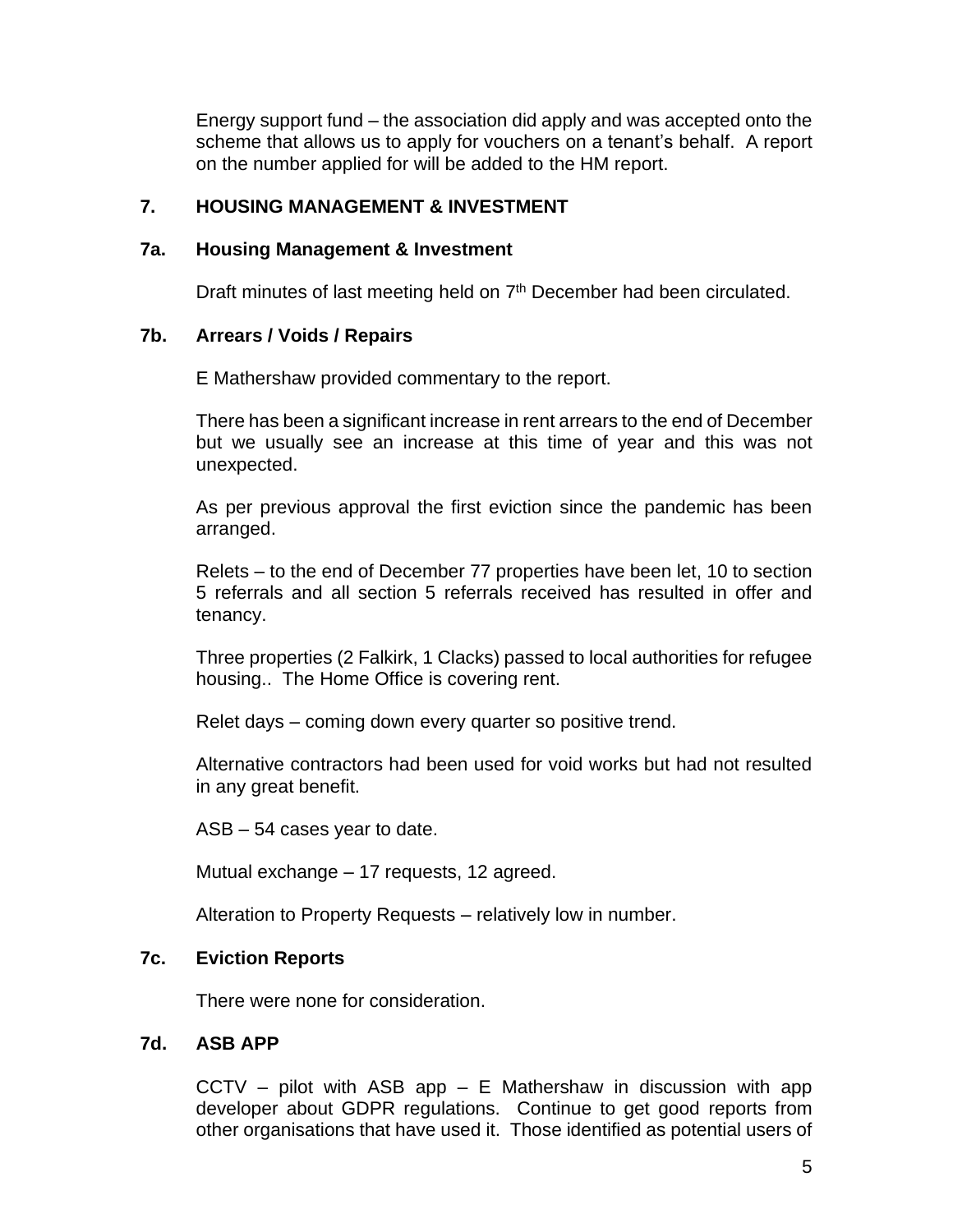app were all given work mobile number they could text as a pilot– only 1 did.

# **7e. Programme Report**

K Urbanowicz provided commentary to the report.

Projects rolled over from previous year – framework agreements in place.

Electrical, FCMD – reported previously that  $1<sup>st</sup>$  February is target date to be compliant. We are working this week and next with remaining properties. There has been a lot of work with contractors and staff to get numbers down. 53 properties that require EICR or FCMD. Tenants have received various newsletters, letters etc. Feedback from some tenant was that the letter sent was too strong. Therefore we have listened and adapted our communication. We are on track to have all properties complete with the exception of a communal system linked to fire alarm panel and there is a policy in place with this. Specialist consultants are involved.

Central heating – underspend in the sanitaryware contract due to existing medical adaptations has allowed for central heating in 30+ properties Denny which were already in Business plan for this year.

Painterwork / Planned Maintenance – on site and progressing well

Covid – some contractors reporting self-isolation and material supply being an issue.

Development – slow progress with buy backs. Funding for 5 only took 2 on – down to market property selling quickly and overvalued.

M Torrance advised of potential negotiations with Link on potential development site in Bo'ness.

### **8. COST PLAN / TENDER APPROVALS**

None

### **9. AUDIT COMMITTEE**

**9a. Audit Committee**

### **9b. Internal Audit**

The following audits will be carried out before the year end.

- IT
- Business Planning and Fraud
- Gas
- Governance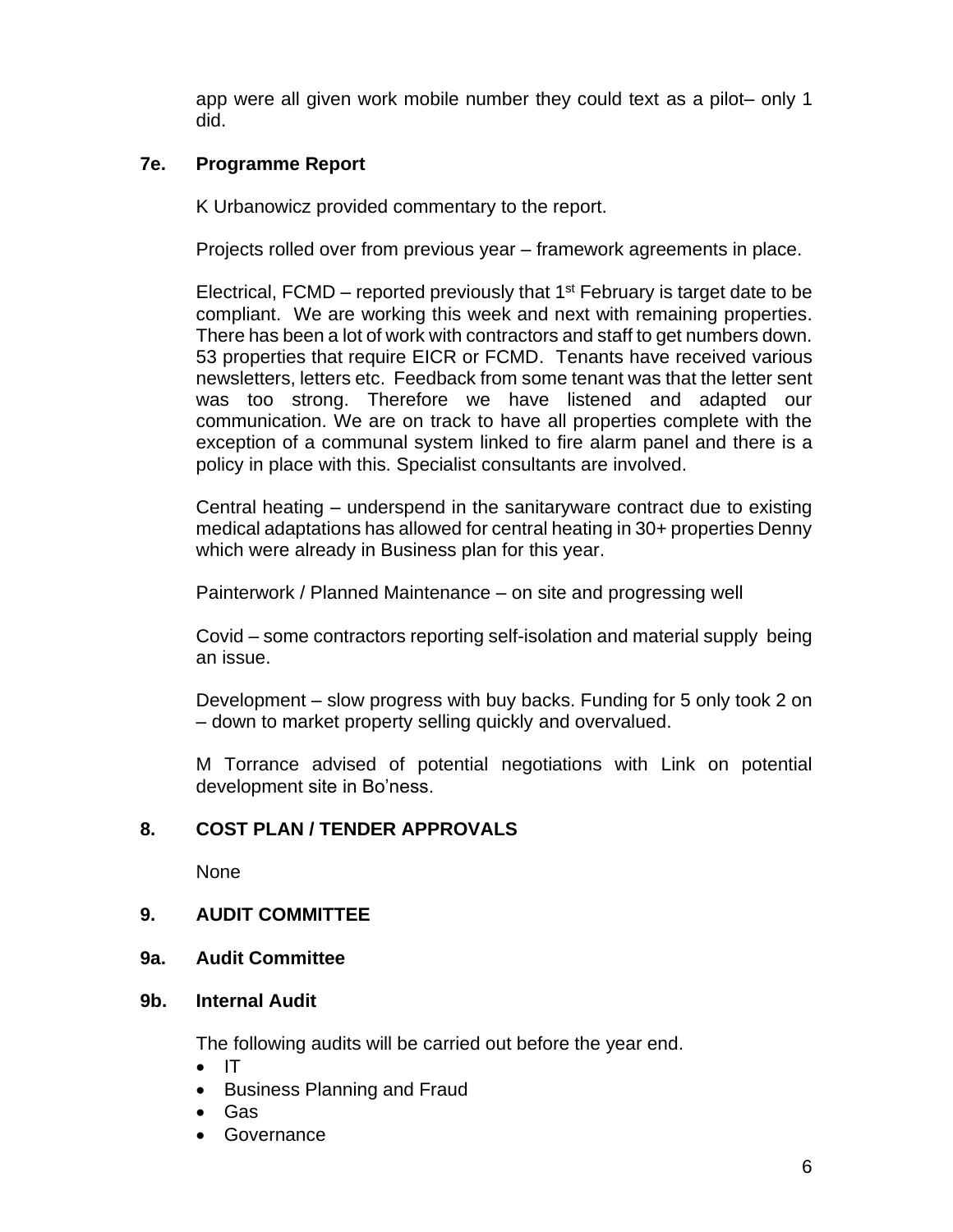Cyber security – work is ongoing to obtain our cyber essentials accreditation.

External Audit – the draft timetable has been received.

# **10. HEALTH & SAFETY**

## **10a. Health & Safety Update**

The next meeting is due to be held on  $8<sup>th</sup>$  February. This will require to be rearranged due to member availability

## **10b. Stock Health & Safety Sub Committee - Remit**

A lot of work has been done by the H&S sub committee members to develop a remit for this sub committee.

It was noted that SHR has very recently issued a survey to provide more information on how landlords gain assurance on H&S relating to housing stock so the new sub is a very positive move to support a robust framework.

*Committee members agree to adopt the remit and set up the sub committee.* Staff members will be in attendance as required regarding the various aspects of the remit.

*M Richards, F Wallace, E Campbell and J Anderson agreed to be members of the Stock H&S sub committee.*

*Note - S Young re-joined the meeting.*

# **10c. Healthy Working Lives**

No update

# **11. REGULATORY ISSUES**

# **11a. SHR Recruitment Tenant Advisors**

For information if anyone interested and details will be posted on social media.

# **12. POLICY ISSUES**

### **12a. Policy Monitor**

To note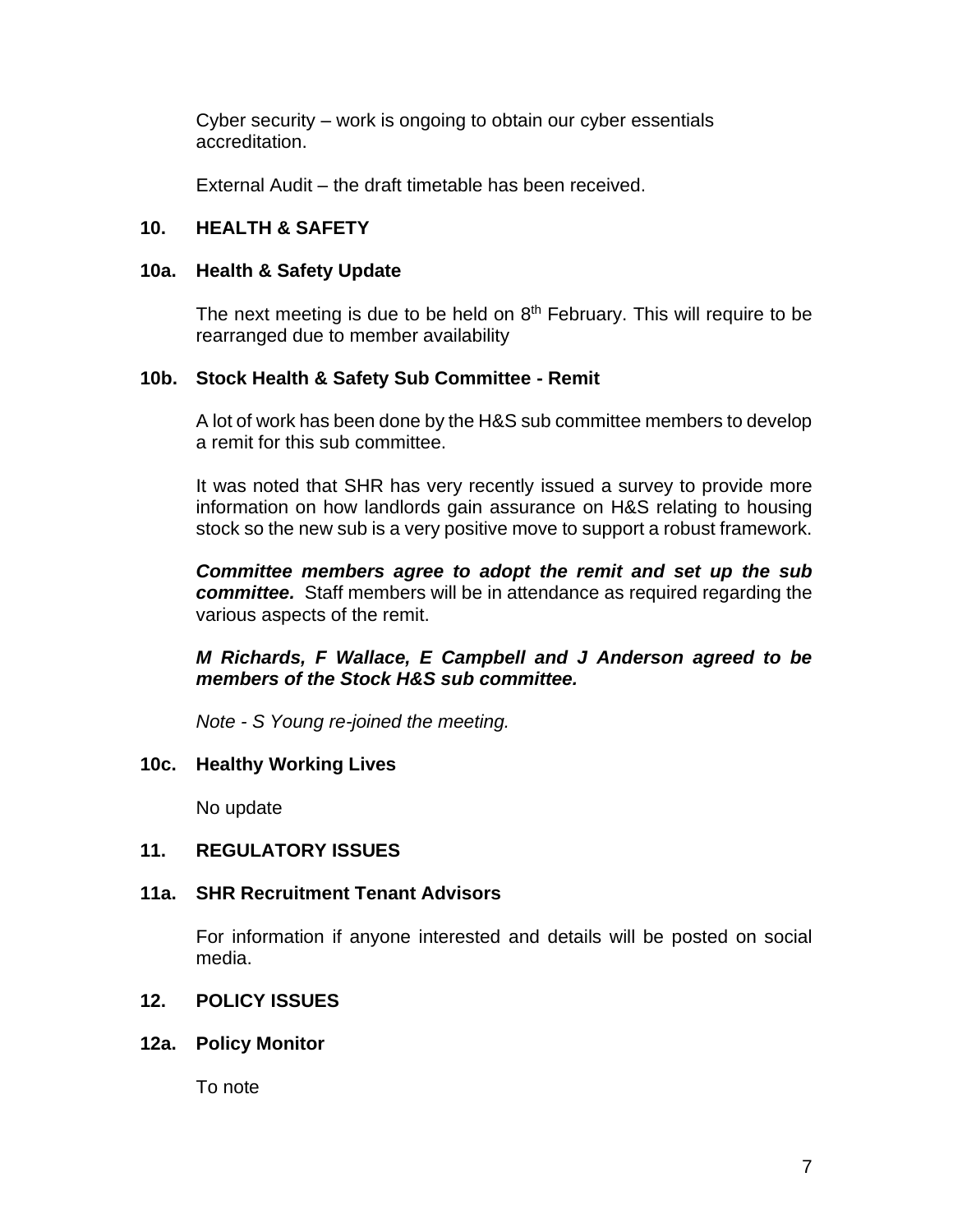## **12b. Equalities Policy**

The policy has been published for consultation.

Data Collection – required to collect data as part of regulatory regime but need to decide how do we collect data. It is on a consensual basis if subjects fill in form or choose not to and consent is being provided as lawful basis of processing the data. Consent will be our lawful basis for holding data. There will be security procedures in place for the management of the data and a collection programme is being established.

Equalities Action plan is the next step in the project e.g. accessibility audit for website and premises.

Equalities training will be carried out for committee and staff.

#### *Committee members approved the Equalities policy.*

#### **12c. Review of Tenant Verification Policy**

The policy has been reviewed to include changes to the policy due to covid.

The policy outlines the principles and processes to verify people in tenancies are the people in tenancy. Home visits are automatic normal practice now and this has had an impact on the CHAT visits being carried out to tenant homes. Noted make more use of phone calls.

*Committee members approve the Tenancy Verification Policy.*

### **13. STRATEGY, POLICY & RESEARCH DEVELOPMENTS**

### **13a. Grangemouth Housing Masterplan**

E Mathershaw attended the Stakeholders meeting. Falkirk Council achieved the Growth Deal for Grangemouth and now require to launch a an action plan by the 22<sup>nd</sup> February. Falkirk Council will not launch this themselves and are looking for stakeholders to assist. There is no further information on this at this time and the next meeting will be in two weeks.

*Note - L McNie left the meeting.*

### **13b. Clackmannanshire Wellbeing Economy Anchor Partnership**

Meeting was cancelled – next meeting tomorrow – will feedback.